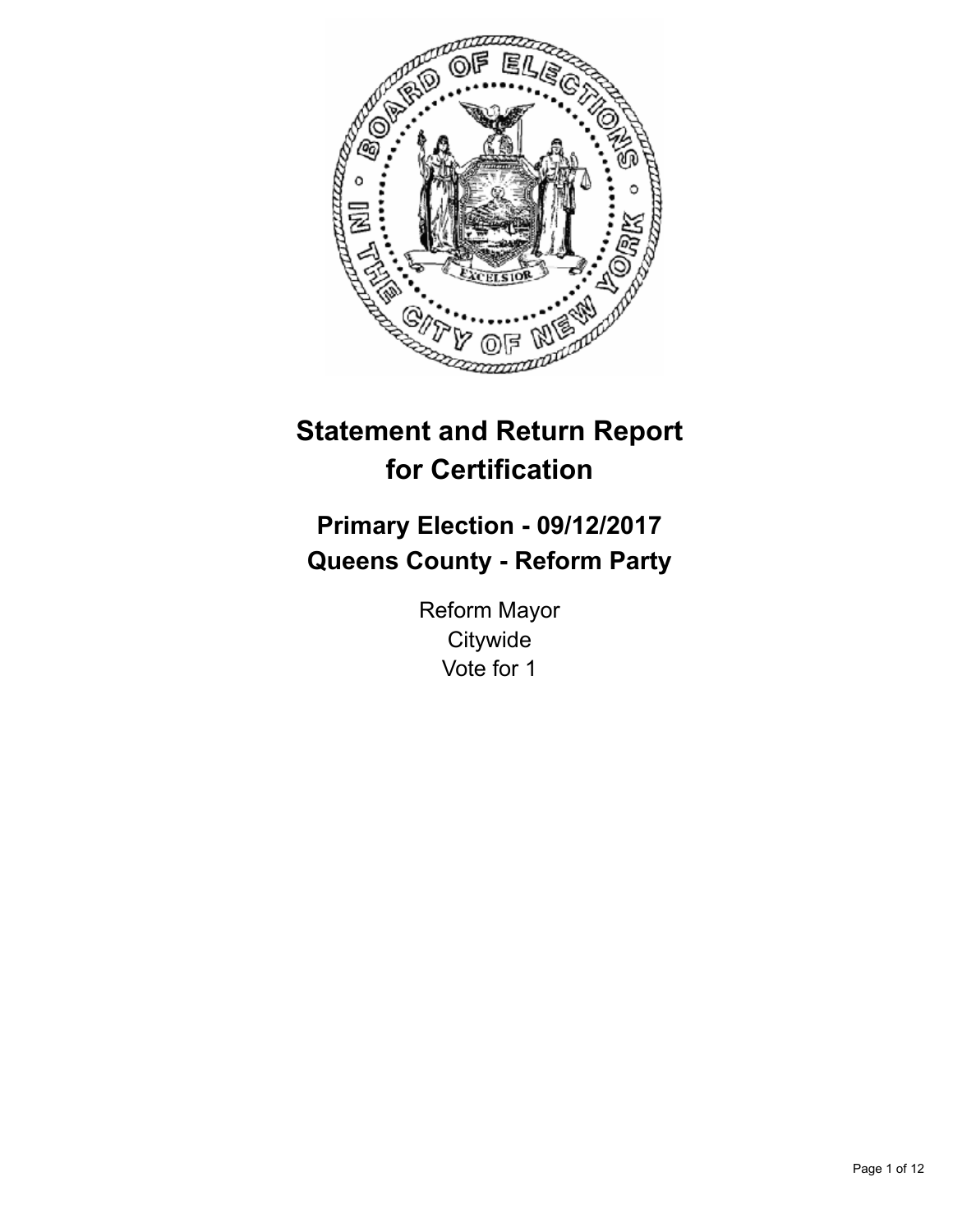

| <b>PUBLIC COUNTER</b>                                    | 110          |
|----------------------------------------------------------|--------------|
| MANUALLY COUNTED EMERGENCY                               | 0            |
| ABSENTEE / MILITARY                                      | 22           |
| <b>AFFIDAVIT</b>                                         | 2            |
| <b>Total Ballots</b>                                     | 134          |
| Less - Inapplicable Federal/Special Presidential Ballots | $\Omega$     |
| <b>Total Applicable Ballots</b>                          | 134          |
| <b>SAL F. ALBANESE</b>                                   | 75           |
| ALTON H MADDOX JR (WRITE-IN)                             | 1            |
| ANDREW CUOMO (WRITE-IN)                                  | 1            |
| BILL DE BLASIO (WRITE-IN)                                | 20           |
| <b>BO DIETL (WRITE-IN)</b>                               | 4            |
| DAVID JONATHAN SEMEL (WRITE-IN)                          | 1            |
| HELAL SHEIKH (WRITE-IN)                                  | 9            |
| LETITIA JAMES (WRITE-IN)                                 | 1            |
| MICHAEL TOLKIN (WRITE-IN)                                | 1            |
| NICOLE MALLIOTAKIS (WRITE-IN)                            | 5            |
| UNATTRIBUTABLE WRITE-IN (WRITE-IN)                       | 10           |
| UNCOUNTED WRITE-IN PER STATUTE (WRITE-IN)                | 1            |
| WILLIAM RUIZ (WRITE-IN)                                  | $\mathbf{1}$ |
| <b>Total Votes</b>                                       | 130          |
| Unrecorded                                               | 4            |

| <b>PUBLIC COUNTER</b>                                    | 112 |
|----------------------------------------------------------|-----|
| <b>MANUALLY COUNTED EMERGENCY</b>                        | 0   |
| ABSENTEE / MILITARY                                      | 11  |
| <b>AFFIDAVIT</b>                                         | 1   |
| <b>Total Ballots</b>                                     | 124 |
| Less - Inapplicable Federal/Special Presidential Ballots | 0   |
| <b>Total Applicable Ballots</b>                          | 124 |
| SAL F. ALBANESE                                          | 57  |
| BENNI A ITTEERA (WRITE-IN)                               | 1   |
| BILL DE BLASIO (WRITE-IN)                                | 30  |
| <b>BO DIETL (WRITE-IN)</b>                               | 6   |
| MOHAMMAD T RAHMAN (WRITE-IN)                             | 1   |
| NICOLE MALLIOTAKIS (WRITE-IN)                            | 8   |
| RICHARD DAVID (WRITE-IN)                                 | 1   |
| RICHARD S BASHNER (WRITE-IN)                             | 2   |
| UNATTRIBUTABLE WRITE-IN (WRITE-IN)                       | 6   |
| <b>Total Votes</b>                                       | 112 |
| Unrecorded                                               | 12  |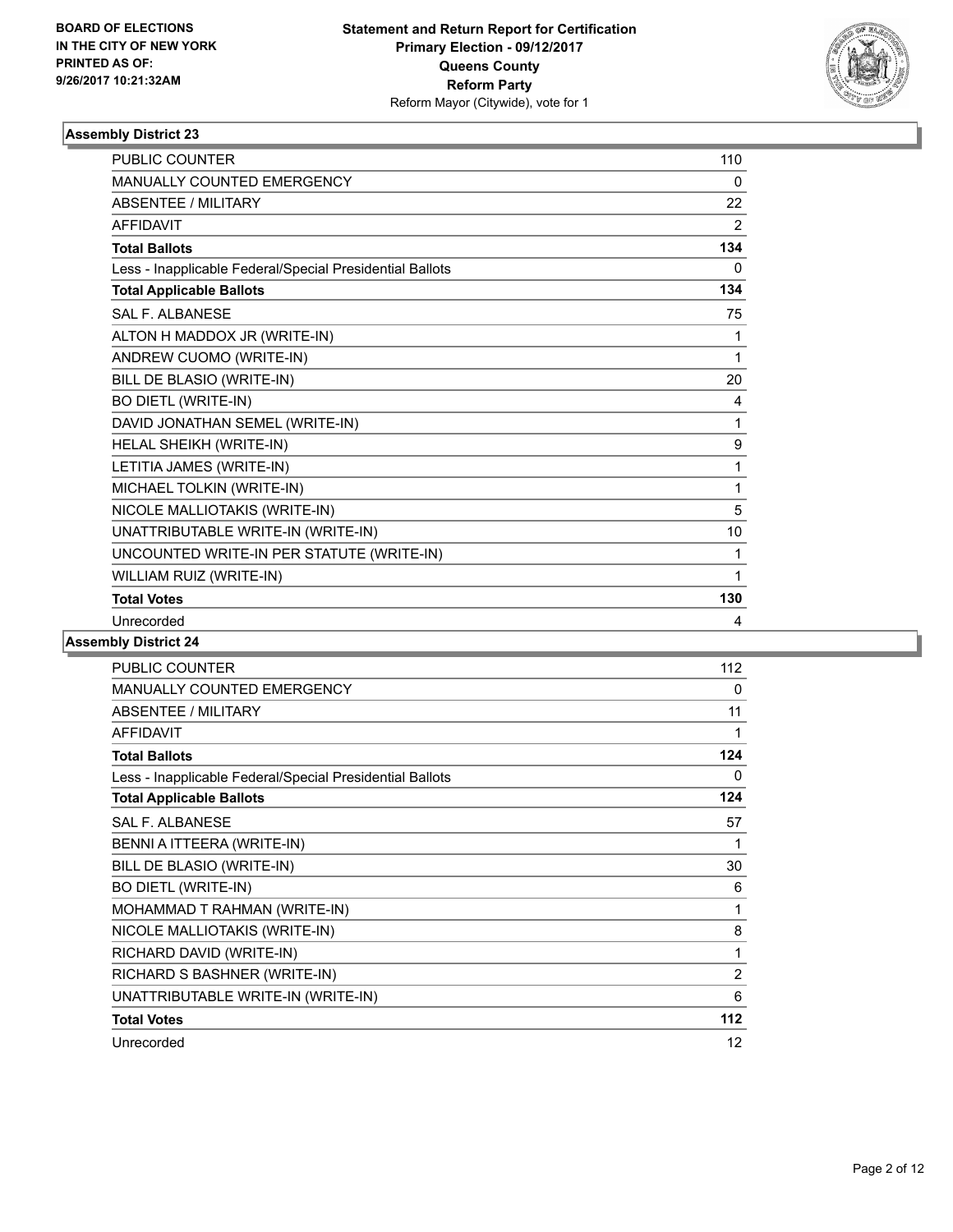

| <b>PUBLIC COUNTER</b>                                    | 110            |
|----------------------------------------------------------|----------------|
| <b>MANUALLY COUNTED EMERGENCY</b>                        | 0              |
| <b>ABSENTEE / MILITARY</b>                               | 7              |
| <b>AFFIDAVIT</b>                                         | 0              |
| <b>Total Ballots</b>                                     | 117            |
| Less - Inapplicable Federal/Special Presidential Ballots | 0              |
| <b>Total Applicable Ballots</b>                          | 117            |
| <b>SAL F. ALBANESE</b>                                   | 68             |
| BILL DE BLASIO (WRITE-IN)                                | $\overline{7}$ |
| <b>BO DIETL (WRITE-IN)</b>                               | $\overline{2}$ |
| CLIFFORD L. HAMBURGER (WRITE-IN)                         | 1              |
| DAVID ELSENBACH (WRITE-IN)                               | 1              |
| <b>GRACE MENG (WRITE-IN)</b>                             | 1              |
| JIM CASINO (WRITE-IN)                                    | 1              |
| MICHAEL BLOOMBERG (WRITE-IN)                             | 1              |
| NICOLE MALLIOTAKIS (WRITE-IN)                            | $\overline{7}$ |
| PETER KOO (WRITE-IN)                                     | 3              |
| PREET BHARARA (WRITE-IN)                                 | 1              |
| ROCKY DE LA FUENTE (WRITE-IN)                            | 1              |
| UNATTRIBUTABLE WRITE-IN (WRITE-IN)                       | 5              |
| <b>Total Votes</b>                                       | 99             |
| Unrecorded                                               | 18             |
|                                                          |                |

| <b>PUBLIC COUNTER</b>                                    | 125 |
|----------------------------------------------------------|-----|
| MANUALLY COUNTED EMERGENCY                               | 0   |
| ABSENTEE / MILITARY                                      | 14  |
| <b>AFFIDAVIT</b>                                         | 0   |
| <b>Total Ballots</b>                                     | 139 |
| Less - Inapplicable Federal/Special Presidential Ballots | 0   |
| <b>Total Applicable Ballots</b>                          | 139 |
| <b>SAL F. ALBANESE</b>                                   | 93  |
| BILL DE BLASIO (WRITE-IN)                                | 9   |
| <b>BO DIETL (WRITE-IN)</b>                               | 10  |
| MICHAEL TOLKIN (WRITE-IN)                                | 3   |
| NICOLE MALLIOTAKIS (WRITE-IN)                            | 10  |
| PETER KOO (WRITE-IN)                                     | 1   |
| UNATTRIBUTABLE WRITE-IN (WRITE-IN)                       | 5   |
| VALLONE AVELLA (WRITE-IN)                                | 1   |
| <b>Total Votes</b>                                       | 132 |
| Unrecorded                                               | 7   |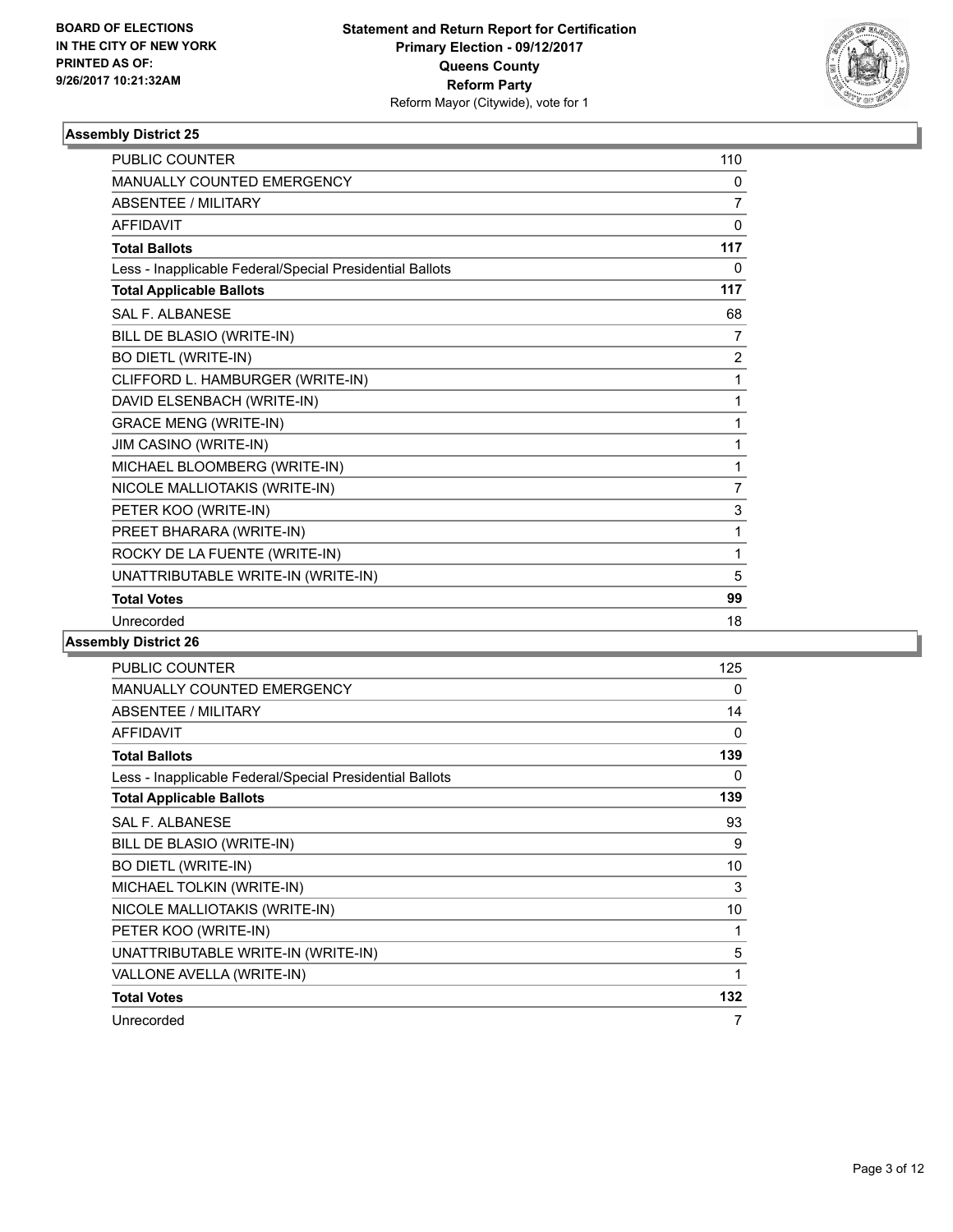

| <b>PUBLIC COUNTER</b>                                    | 86  |
|----------------------------------------------------------|-----|
| <b>MANUALLY COUNTED EMERGENCY</b>                        | 0   |
| ABSENTEE / MILITARY                                      | 16  |
| <b>AFFIDAVIT</b>                                         |     |
| <b>Total Ballots</b>                                     | 103 |
| Less - Inapplicable Federal/Special Presidential Ballots | 0   |
| <b>Total Applicable Ballots</b>                          | 103 |
| <b>SAL F. ALBANESE</b>                                   | 56  |
| BILL DE BLASIO (WRITE-IN)                                | 18  |
| <b>BO DIETL (WRITE-IN)</b>                               | 3   |
| MICHAEL TOLKIN (WRITE-IN)                                | 2   |
| NICOLE MALLIOTAKIS (WRITE-IN)                            | 5   |
| RICHARD DAVID (WRITE-IN)                                 | 1   |
| SANDRA BULLOCK (WRITE-IN)                                | 1   |
| UNATTRIBUTABLE WRITE-IN (WRITE-IN)                       | 9   |
| <b>Total Votes</b>                                       | 95  |
| Unrecorded                                               | 8   |

| PUBLIC COUNTER                                           | 82       |
|----------------------------------------------------------|----------|
| <b>MANUALLY COUNTED EMERGENCY</b>                        | 0        |
| <b>ABSENTEE / MILITARY</b>                               | 10       |
| <b>AFFIDAVIT</b>                                         | $\Omega$ |
| <b>Total Ballots</b>                                     | 92       |
| Less - Inapplicable Federal/Special Presidential Ballots | 0        |
| <b>Total Applicable Ballots</b>                          | 92       |
| <b>SAL F. ALBANESE</b>                                   | 54       |
| BILL DE BLASIO (WRITE-IN)                                | 12       |
| <b>BO DIETL (WRITE-IN)</b>                               | 4        |
| CAVDIOALO AVOLADO (WRITE-IN)                             | 1        |
| JOHN A PUBLIC (WRITE-IN)                                 | 1        |
| MICHAEL BLOOMBERG (WRITE-IN)                             | 2        |
| MICHAEL TOLKIN (WRITE-IN)                                | 2        |
| NICOLE MALLIOTAKIS (WRITE-IN)                            | 5        |
| UNATTRIBUTABLE WRITE-IN (WRITE-IN)                       | 6        |
| UNCOUNTED WRITE-IN PER STATUTE (WRITE-IN)                | 1        |
| <b>Total Votes</b>                                       | 88       |
| Unrecorded                                               | 4        |
|                                                          |          |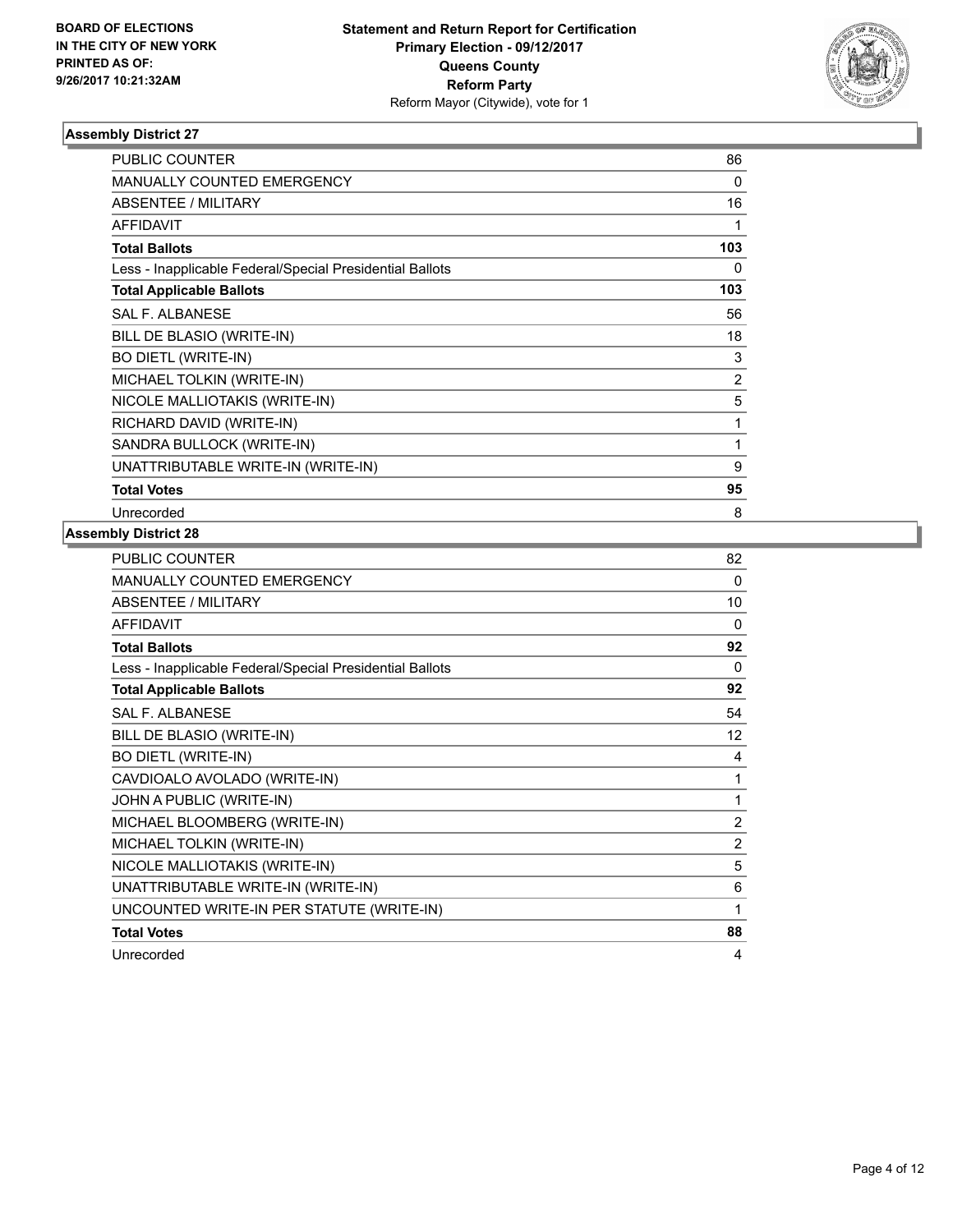

| <b>PUBLIC COUNTER</b>                                    | 35 |
|----------------------------------------------------------|----|
| <b>MANUALLY COUNTED EMERGENCY</b>                        | 0  |
| <b>ABSENTEE / MILITARY</b>                               | 6  |
| AFFIDAVIT                                                | 0  |
| <b>Total Ballots</b>                                     | 41 |
| Less - Inapplicable Federal/Special Presidential Ballots | 0  |
| <b>Total Applicable Ballots</b>                          | 41 |
| SAL F. ALBANESE                                          | 18 |
| BILL DE BLASIO (WRITE-IN)                                | 12 |
| <b>BO DIETL (WRITE-IN)</b>                               |    |
| DANEEK MILLER (WRITE-IN)                                 | 2  |
| FRANK MARANO (WRITE-IN)                                  | 1  |
| MICHAEL TOLKIN (WRITE-IN)                                |    |
| UNATTRIBUTABLE WRITE-IN (WRITE-IN)                       | 6  |
| <b>Total Votes</b>                                       | 41 |

| PUBLIC COUNTER                                           | 138            |
|----------------------------------------------------------|----------------|
| <b>MANUALLY COUNTED EMERGENCY</b>                        | 0              |
| <b>ABSENTEE / MILITARY</b>                               | 15             |
| <b>AFFIDAVIT</b>                                         | 1              |
| <b>Total Ballots</b>                                     | 154            |
| Less - Inapplicable Federal/Special Presidential Ballots | $\Omega$       |
| <b>Total Applicable Ballots</b>                          | 154            |
| <b>SAL F. ALBANESE</b>                                   | 98             |
| ALENLDE DIBLASIO (WRITE-IN)                              | 1              |
| ANDREW D GROSSMAN (WRITE-IN)                             | 1              |
| BILL DE BLASIO (WRITE-IN)                                | 21             |
| <b>BO DIETL (WRITE-IN)</b>                               | 3              |
| ELIZABETH CROWLEY (WRITE-IN)                             | 1              |
| JANIE WILLIAMS (WRITE-IN)                                | 1              |
| MICHAEL TOLKIN (WRITE-IN)                                | $\overline{2}$ |
| NICOLE MALLIOTAKIS (WRITE-IN)                            | $\overline{7}$ |
| RICHARD S BASHNER (WRITE-IN)                             | 2              |
| ROBERT GANGI (WRITE-IN)                                  | 1              |
| UNATTRIBUTABLE WRITE-IN (WRITE-IN)                       | 10             |
| <b>Total Votes</b>                                       | 148            |
| Unrecorded                                               | 6              |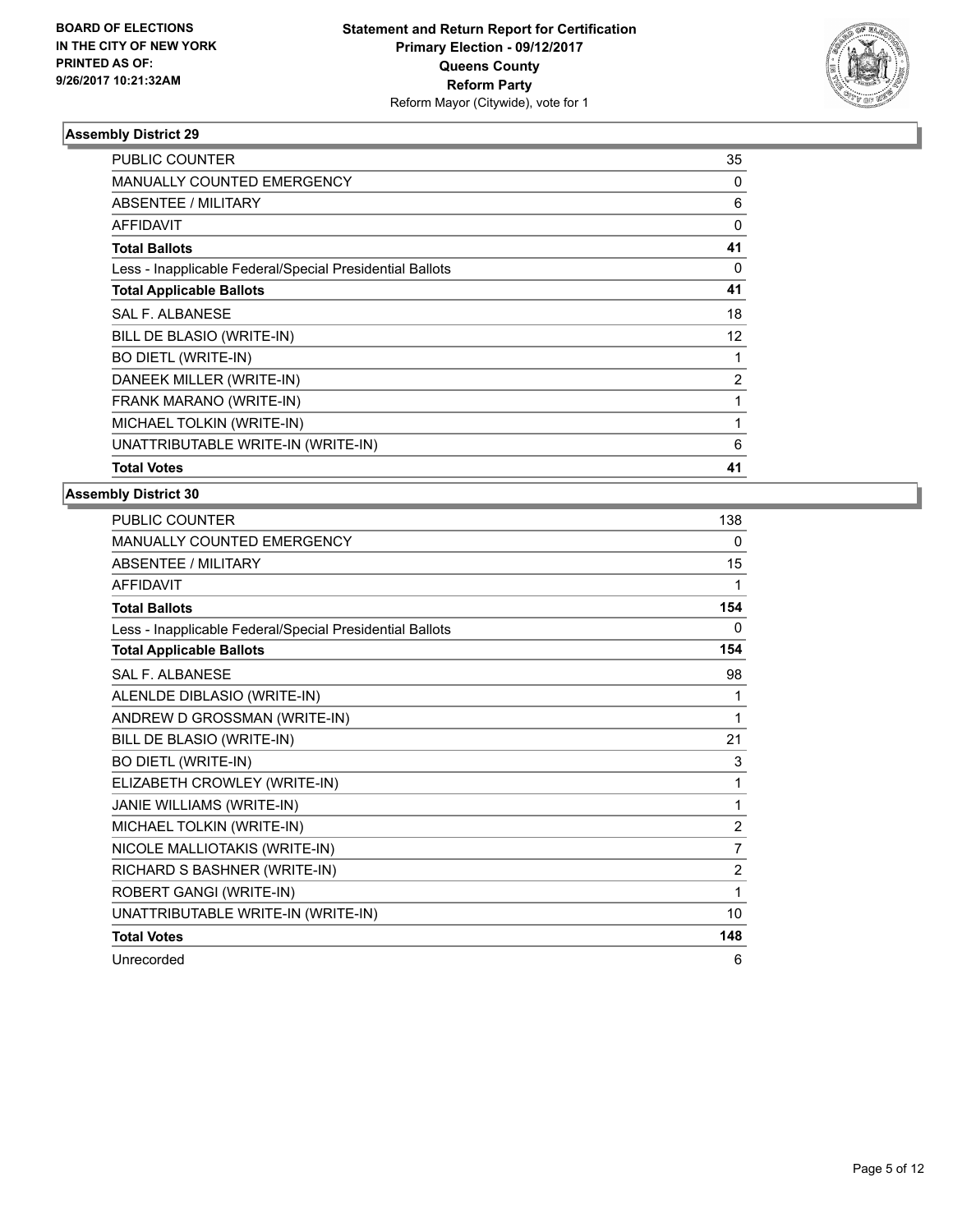

| <b>PUBLIC COUNTER</b>                                    | 72             |
|----------------------------------------------------------|----------------|
| <b>MANUALLY COUNTED EMERGENCY</b>                        | $\Omega$       |
| <b>ABSENTEE / MILITARY</b>                               | 5              |
| <b>AFFIDAVIT</b>                                         | $\Omega$       |
| <b>Total Ballots</b>                                     | 77             |
| Less - Inapplicable Federal/Special Presidential Ballots | 0              |
| <b>Total Applicable Ballots</b>                          | 77             |
| <b>SAL F. ALBANESE</b>                                   | 32             |
| ADEYIAN ADAM (WRITE-IN)                                  | 1              |
| BILL DE BLASIO (WRITE-IN)                                | 27             |
| DAVID RICHARD (WRITE-IN)                                 | 1              |
| ETHEL POWELL (WRITE-IN)                                  | 1              |
| LETITIA JAMES (WRITE-IN)                                 | 1              |
| MICHAEL TOLKIN (WRITE-IN)                                | 1              |
| RICHARD DAVID (WRITE-IN)                                 | $\overline{7}$ |
| UNATTRIBUTABLE WRITE-IN (WRITE-IN)                       | 4              |
| UNCOUNTED WRITE-IN PER STATUTE (WRITE-IN)                | 1              |
| <b>Total Votes</b>                                       | 76             |
| Unrecorded                                               | 1              |

| PUBLIC COUNTER                                           | 83             |
|----------------------------------------------------------|----------------|
| <b>MANUALLY COUNTED EMERGENCY</b>                        | 0              |
| <b>ABSENTEE / MILITARY</b>                               | 3              |
| <b>AFFIDAVIT</b>                                         | 0              |
| <b>Total Ballots</b>                                     | 86             |
| Less - Inapplicable Federal/Special Presidential Ballots | $\Omega$       |
| <b>Total Applicable Ballots</b>                          | 86             |
| <b>SAL F. ALBANESE</b>                                   | 24             |
| BILL DE BLASIO (WRITE-IN)                                | 28             |
| <b>BO DIETL (WRITE-IN)</b>                               | 1              |
| BRYANNA BATTLE (WRITE-IN)                                | 1              |
| HETTIE POWELL (WRITE-IN)                                 | 1              |
| MICHAEL TOLKIN (WRITE-IN)                                | 1              |
| MOHAMMAD T RAHMAN (WRITE-IN)                             | 1              |
| NICOLE MALLIOTAKIS (WRITE-IN)                            | 1              |
| RICHARD DAVID (WRITE-IN)                                 | $\overline{2}$ |
| ROBERT GANGI (WRITE-IN)                                  | 3              |
| UNATTRIBUTABLE WRITE-IN (WRITE-IN)                       | 5              |
| <b>Total Votes</b>                                       | 68             |
| Unrecorded                                               | 18             |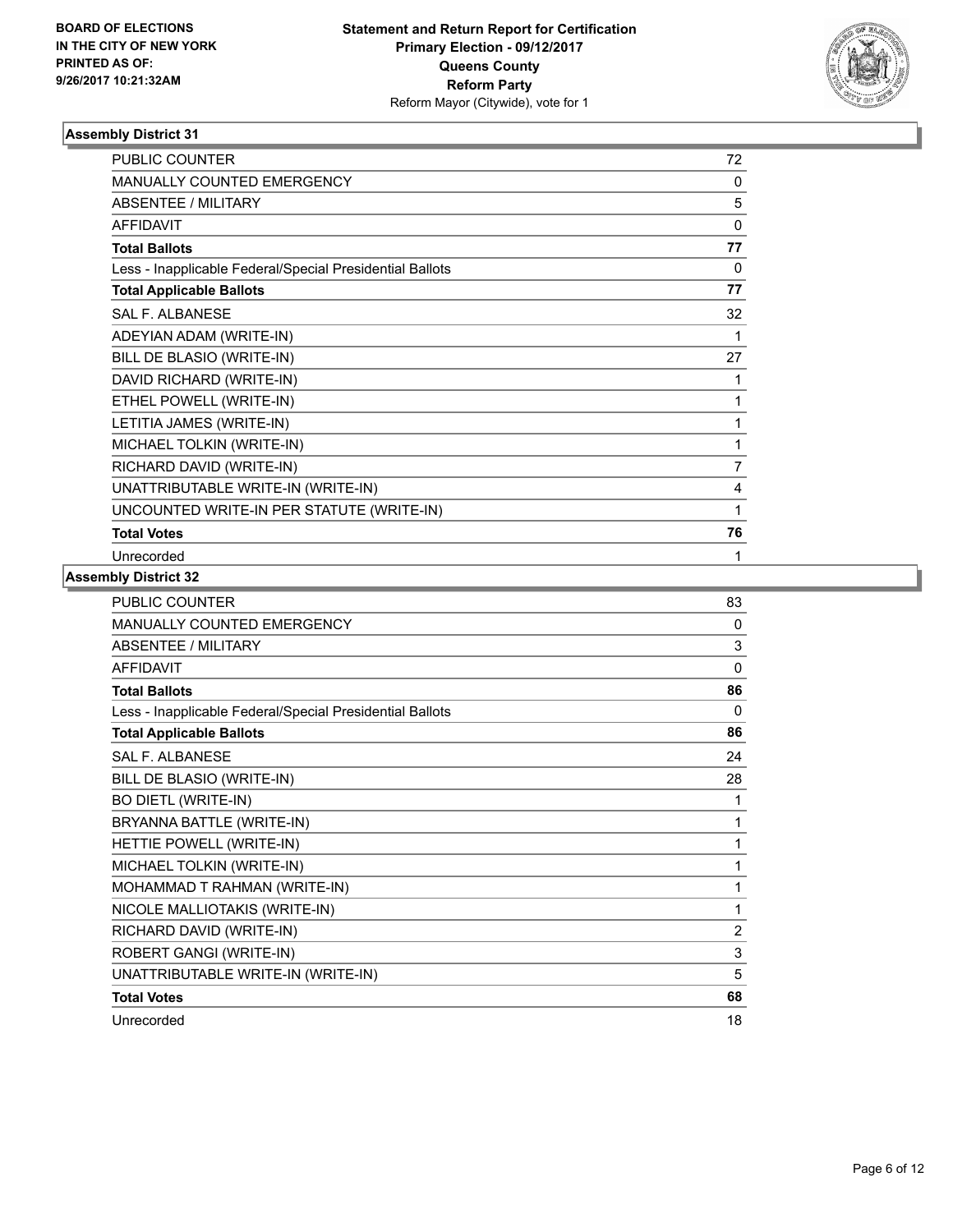

| <b>PUBLIC COUNTER</b>                                    | 55       |
|----------------------------------------------------------|----------|
| MANUALLY COUNTED EMERGENCY                               | 0        |
| <b>ABSENTEE / MILITARY</b>                               | 7        |
| <b>AFFIDAVIT</b>                                         | 0        |
| <b>Total Ballots</b>                                     | 62       |
| Less - Inapplicable Federal/Special Presidential Ballots | $\Omega$ |
| <b>Total Applicable Ballots</b>                          | 62       |
| <b>SAL F. ALBANESE</b>                                   | 24       |
| ANTHONY RIVERS (WRITE-IN)                                | 1        |
| <b>BARRY GRODENCHICK (WRITE-IN)</b>                      | 1        |
| BILL DE BLASIO (WRITE-IN)                                | 16       |
| <b>BO DIETL (WRITE-IN)</b>                               | 2        |
| DANEEK MILLER (WRITE-IN)                                 | 1        |
| HILLARY CLINTON (WRITE-IN)                               | 1        |
| NICOLE MALLIOTAKIS (WRITE-IN)                            | 5        |
| RICHARD S BASHNER (WRITE-IN)                             | 1        |
| ROBERT GANGI (WRITE-IN)                                  | 1        |
| UNATTRIBUTABLE WRITE-IN (WRITE-IN)                       | 5        |
| WALT FRAZIER (WRITE-IN)                                  | 1        |
| <b>Total Votes</b>                                       | 59       |
| Unrecorded                                               | 3        |

| <b>PUBLIC COUNTER</b>                                    | 115            |
|----------------------------------------------------------|----------------|
| <b>MANUALLY COUNTED EMERGENCY</b>                        | 0              |
| ABSENTEE / MILITARY                                      | 8              |
| <b>AFFIDAVIT</b>                                         | 0              |
| <b>Total Ballots</b>                                     | 123            |
| Less - Inapplicable Federal/Special Presidential Ballots | 0              |
| <b>Total Applicable Ballots</b>                          | 123            |
| <b>SAL F. ALBANESE</b>                                   | 66             |
| BILL DE BLASIO (WRITE-IN)                                | 29             |
| <b>BO DIETL (WRITE-IN)</b>                               | 1              |
| DANNY DROMM (WRITE-IN)                                   | 1              |
| FRANCISCO MOYA (WRITE-IN)                                | 3              |
| HIRAM MONSERRATE (WRITE-IN)                              | 4              |
| MICHAEL TOLKIN (WRITE-IN)                                | 2              |
| NICOLE MALLIOTAKIS (WRITE-IN)                            | $\overline{2}$ |
| UNATTRIBUTABLE WRITE-IN (WRITE-IN)                       | 11             |
| <b>Total Votes</b>                                       | 119            |
| Unrecorded                                               | 4              |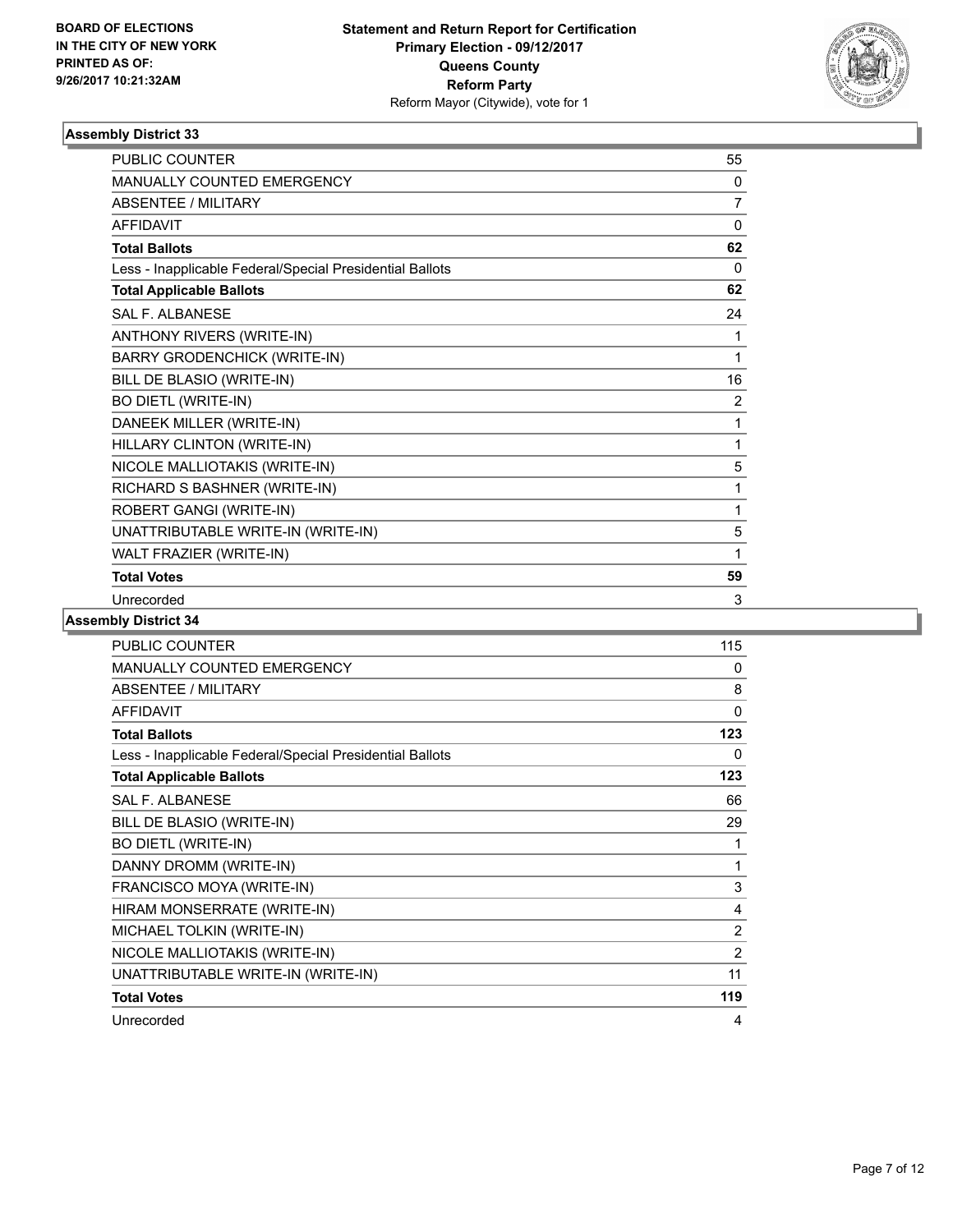

| <b>PUBLIC COUNTER</b>                                    | 86             |
|----------------------------------------------------------|----------------|
| MANUALLY COUNTED EMERGENCY                               | $\Omega$       |
| <b>ABSENTEE / MILITARY</b>                               | 18             |
| <b>AFFIDAVIT</b>                                         | $\Omega$       |
| <b>Total Ballots</b>                                     | 104            |
| Less - Inapplicable Federal/Special Presidential Ballots | 0              |
| <b>Total Applicable Ballots</b>                          | 104            |
| <b>SAL F. ALBANESE</b>                                   | 60             |
| AKEEM BROWDER (WRITE-IN)                                 | 1              |
| BILL DE BLASIO (WRITE-IN)                                | 22             |
| BILL DEDROSMI (WRITE-IN)                                 | 1              |
| FRANCISCO MOYA (WRITE-IN)                                | 3              |
| FRINCINCE P MAJOR (WRITE-IN)                             | 1              |
| HIRAM MONSERRATE (WRITE-IN)                              | $\overline{2}$ |
| NICOLE MALLIOTAKIS (WRITE-IN)                            | 1              |
| ROBERT GANGI (WRITE-IN)                                  | 1              |
| UNATTRIBUTABLE WRITE-IN (WRITE-IN)                       | 8              |
| <b>Total Votes</b>                                       | 100            |
| Unrecorded                                               | 4              |

| <b>PUBLIC COUNTER</b>                                    | 102 |
|----------------------------------------------------------|-----|
| <b>MANUALLY COUNTED EMERGENCY</b>                        | 0   |
| <b>ABSENTEE / MILITARY</b>                               | 5   |
| <b>AFFIDAVIT</b>                                         | 0   |
| <b>Total Ballots</b>                                     | 107 |
| Less - Inapplicable Federal/Special Presidential Ballots | 0   |
| <b>Total Applicable Ballots</b>                          | 107 |
| <b>SAL F. ALBANESE</b>                                   | 55  |
| BILL DE BLASIO (WRITE-IN)                                | 16  |
| DIANE BARBAKISI (WRITE-IN)                               | 1   |
| MATHEW B SOBLE (WRITE-IN)                                | 1   |
| MICHAEL TOLKIN (WRITE-IN)                                | 3   |
| NICOLE MALLIOTAKIS (WRITE-IN)                            | 10  |
| ROBERT GANGI (WRITE-IN)                                  | 3   |
| UNATTRIBUTABLE WRITE-IN (WRITE-IN)                       | 10  |
| <b>Total Votes</b>                                       | 99  |
| Unrecorded                                               | 8   |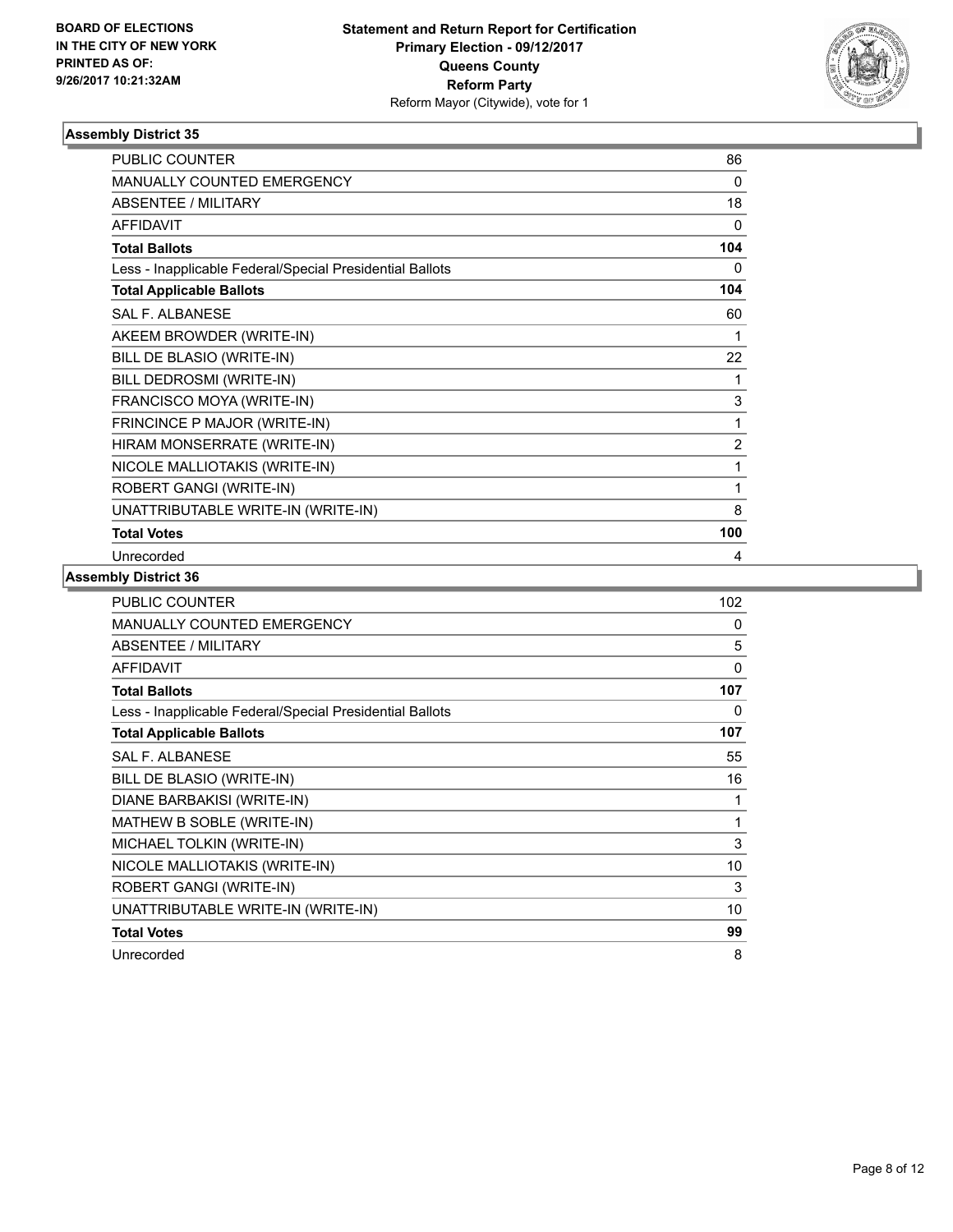

| <b>PUBLIC COUNTER</b>                                    | 112            |
|----------------------------------------------------------|----------------|
| <b>MANUALLY COUNTED EMERGENCY</b>                        | 0              |
| <b>ABSENTEE / MILITARY</b>                               | 5              |
| <b>AFFIDAVIT</b>                                         | $\mathbf{0}$   |
| <b>Total Ballots</b>                                     | 117            |
| Less - Inapplicable Federal/Special Presidential Ballots | 0              |
| <b>Total Applicable Ballots</b>                          | 117            |
| <b>SAL F. ALBANESE</b>                                   | 69             |
| BILL DE BLASIO (WRITE-IN)                                | 22             |
| <b>BO DIETL (WRITE-IN)</b>                               | 2              |
| ELIZABETH CROWLEY (WRITE-IN)                             | 1              |
| JIMMY VAN BRAMER (WRITE-IN)                              | $\overline{2}$ |
| NICOLE MALLIOTAKIS (WRITE-IN)                            | 4              |
| ROBERT GANGI (WRITE-IN)                                  | 1              |
| ROBERT HOLDEN (WRITE-IN)                                 | 1              |
| SALVADOR MORALES (WRITE-IN)                              | 1              |
| TOMMY TORES (WRITE-IN)                                   | 1              |
| UNATTRIBUTABLE WRITE-IN (WRITE-IN)                       | 11             |
| <b>Total Votes</b>                                       | 115            |
| Unrecorded                                               | 2              |

| <b>PUBLIC COUNTER</b>                                    | 119 |
|----------------------------------------------------------|-----|
| MANUALLY COUNTED EMERGENCY                               | 0   |
| ABSENTEE / MILITARY                                      | 5   |
| <b>AFFIDAVIT</b>                                         | 0   |
| <b>Total Ballots</b>                                     | 124 |
| Less - Inapplicable Federal/Special Presidential Ballots | 0   |
| <b>Total Applicable Ballots</b>                          | 124 |
| <b>SAL F. ALBANESE</b>                                   | 57  |
| BILL DE BLASIO (WRITE-IN)                                | 26  |
| DAVID KISENBERG (WRITE-IN)                               | 1   |
| ELIZABETH CROWLEY (WRITE-IN)                             | 1   |
| EMMANUEL C. MINDY (WRITE-IN)                             | 1   |
| HELAL SHEIKH (WRITE-IN)                                  | 9   |
| MICHAEL BLOOMBERG (WRITE-IN)                             | 1   |
| MICHAEL TOLKIN (WRITE-IN)                                | 1   |
| NICOLE MALLIOTAKIS (WRITE-IN)                            | 6   |
| RICHARD DAVID (WRITE-IN)                                 | 1   |
| ROBERT GANGI (WRITE-IN)                                  | 1   |
| TOMMY TARES (WRITE-IN)                                   | 1   |
| UNATTRIBUTABLE WRITE-IN (WRITE-IN)                       | 14  |
| <b>Total Votes</b>                                       | 120 |
| Unrecorded                                               | 4   |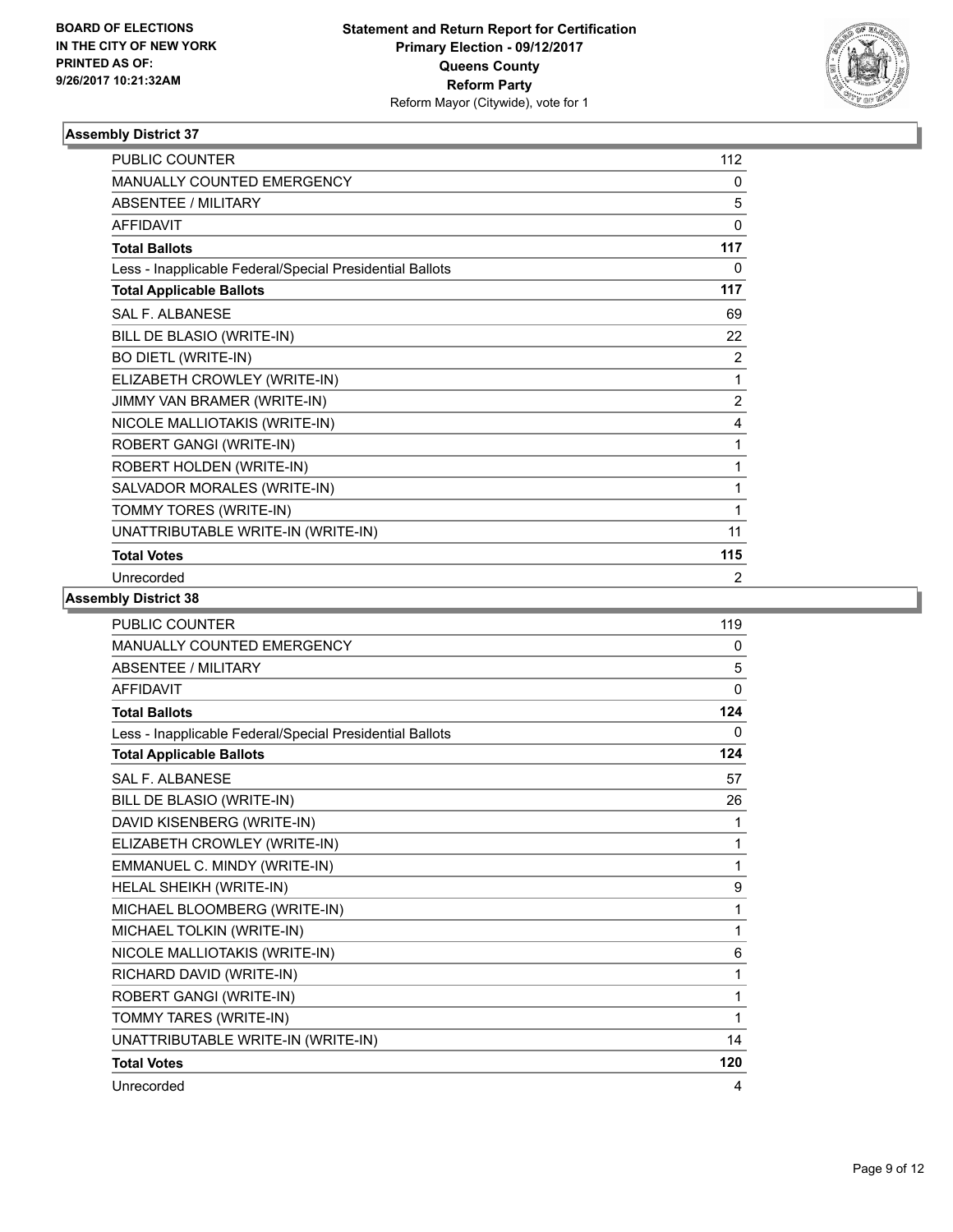

| <b>PUBLIC COUNTER</b>                                    | 88             |
|----------------------------------------------------------|----------------|
| MANUALLY COUNTED EMERGENCY                               | 0              |
| <b>ABSENTEE / MILITARY</b>                               | 5              |
| <b>AFFIDAVIT</b>                                         | $\mathbf{0}$   |
| <b>Total Ballots</b>                                     | 93             |
| Less - Inapplicable Federal/Special Presidential Ballots | 0              |
| <b>Total Applicable Ballots</b>                          | 93             |
| <b>SAL F. ALBANESE</b>                                   | 47             |
| ADAM HUSSEIN (WRITE-IN)                                  | 1              |
| AKEEM BROWDER (WRITE-IN)                                 | 1              |
| BILL DE BLASIO (WRITE-IN)                                | 17             |
| FRANCISCO MOYA (WRITE-IN)                                | 2              |
| HIRAM MONSERRATE (WRITE-IN)                              | 3              |
| LETITIA JAMES (WRITE-IN)                                 | 1              |
| MAHMUDUR R. KHAN (WRITE-IN)                              | 1              |
| NICOLE MALLIOTAKIS (WRITE-IN)                            | $\overline{2}$ |
| RICHARD S BASHNER (WRITE-IN)                             | 1              |
| UNATTRIBUTABLE WRITE-IN (WRITE-IN)                       | 14             |
| <b>Total Votes</b>                                       | 90             |
| Unrecorded                                               | 3              |

| <b>PUBLIC COUNTER</b>                                    | 140 |
|----------------------------------------------------------|-----|
| <b>MANUALLY COUNTED EMERGENCY</b>                        | 0   |
| ABSENTEE / MILITARY                                      | 12  |
| <b>AFFIDAVIT</b>                                         | 0   |
| <b>Total Ballots</b>                                     | 152 |
| Less - Inapplicable Federal/Special Presidential Ballots | 0   |
| <b>Total Applicable Ballots</b>                          | 152 |
| <b>SAL F. ALBANESE</b>                                   | 90  |
| ALISON TAN (WRITE-IN)                                    | 2   |
| BILL DE BLASIO (WRITE-IN)                                | 4   |
| <b>BO DIETL (WRITE-IN)</b>                               | 1   |
| MICHAEL K. JEONG (WRITE-IN)                              | 1   |
| NICOLE MALLIOTAKIS (WRITE-IN)                            | 3   |
| PETER KOO (WRITE-IN)                                     | 15  |
| PETER VALLONE (WRITE-IN)                                 | 1   |
| UNATTRIBUTABLE WRITE-IN (WRITE-IN)                       | 10  |
| <b>Total Votes</b>                                       | 127 |
| Unrecorded                                               | 25  |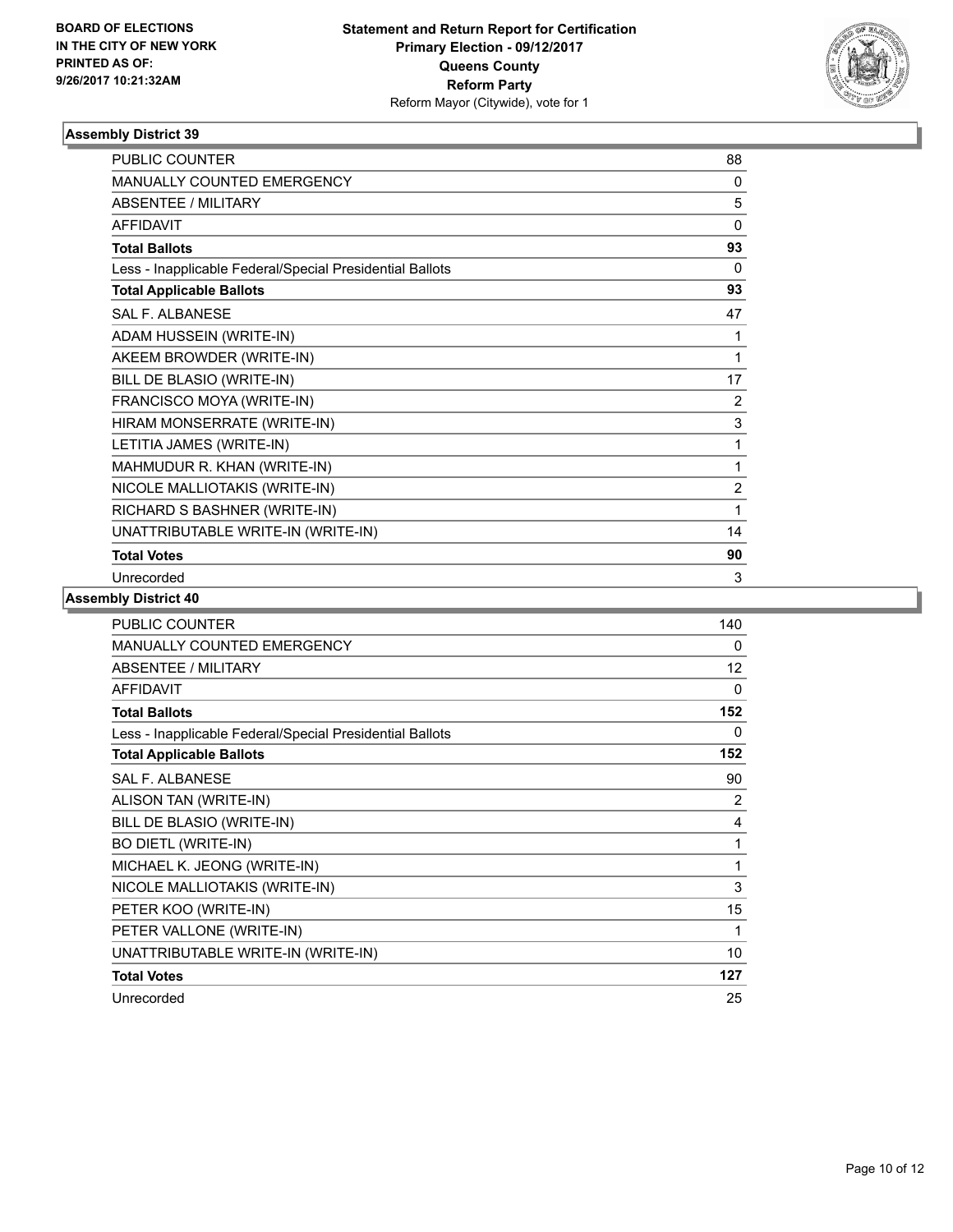

## **Total for Reform Mayor (Citywide) - Queens County**

| <b>PUBLIC COUNTER</b>                                    | 1,770        |
|----------------------------------------------------------|--------------|
| MANUALLY COUNTED EMERGENCY                               | 0            |
| <b>ABSENTEE / MILITARY</b>                               | 174          |
| AFFIDAVIT                                                | 5            |
| <b>Total Ballots</b>                                     | 1,949        |
| Less - Inapplicable Federal/Special Presidential Ballots | 0            |
| <b>Total Applicable Ballots</b>                          | 1,949        |
| SAL F. ALBANESE                                          | 1,043        |
| ADAM HUSSEIN (WRITE-IN)                                  | 1            |
| ADEYIAN ADAM (WRITE-IN)                                  | 1            |
| AKEEM BROWDER (WRITE-IN)                                 | 2            |
| ALENLDE DIBLASIO (WRITE-IN)                              | 1            |
| ALISON TAN (WRITE-IN)                                    | 2            |
| ALTON H MADDOX JR (WRITE-IN)                             | 1            |
| ANDREW CUOMO (WRITE-IN)                                  | 1            |
| ANDREW D GROSSMAN (WRITE-IN)                             | 1            |
| ANTHONY RIVERS (WRITE-IN)                                | 1            |
| <b>BARRY GRODENCHICK (WRITE-IN)</b>                      | 1            |
| BENNI A ITTEERA (WRITE-IN)                               | 1            |
| BILL DE BLASIO (WRITE-IN)                                | 336          |
| BILL DEDROSMI (WRITE-IN)                                 | 1            |
| <b>BO DIETL (WRITE-IN)</b>                               | 40           |
| BRYANNA BATTLE (WRITE-IN)                                | 1            |
| CAVDIOALO AVOLADO (WRITE-IN)                             | 1            |
| CLIFFORD L. HAMBURGER (WRITE-IN)                         | 1            |
| DANEEK MILLER (WRITE-IN)                                 | 3            |
| DANNY DROMM (WRITE-IN)                                   | 1            |
| DAVID ELSENBACH (WRITE-IN)                               | 1            |
| DAVID JONATHAN SEMEL (WRITE-IN)                          | 1            |
| DAVID KISENBERG (WRITE-IN)                               | 1            |
| DAVID RICHARD (WRITE-IN)                                 | 1            |
| <b>DIANE BARBAKISI (WRITE-IN)</b>                        | $\mathbf{1}$ |
| ELIZABETH CROWLEY (WRITE-IN)                             | 3            |
| EMMANUEL C. MINDY (WRITE-IN)                             | 1            |
| ETHEL POWELL (WRITE-IN)                                  | 1            |
| FRANCISCO MOYA (WRITE-IN)                                | 8            |
| FRANK MARANO (WRITE-IN)                                  | 1            |
| FRINCINCE P MAJOR (WRITE-IN)                             | 1            |
| <b>GRACE MENG (WRITE-IN)</b>                             | 1            |
| HELAL SHEIKH (WRITE-IN)                                  | 18           |
| HETTIE POWELL (WRITE-IN)                                 | 1            |
| HILLARY CLINTON (WRITE-IN)                               | 1            |
| HIRAM MONSERRATE (WRITE-IN)                              | 9            |
| JANIE WILLIAMS (WRITE-IN)                                | 1            |
| JIM CASINO (WRITE-IN)                                    | 1            |
| JIMMY VAN BRAMER (WRITE-IN)                              | 2            |